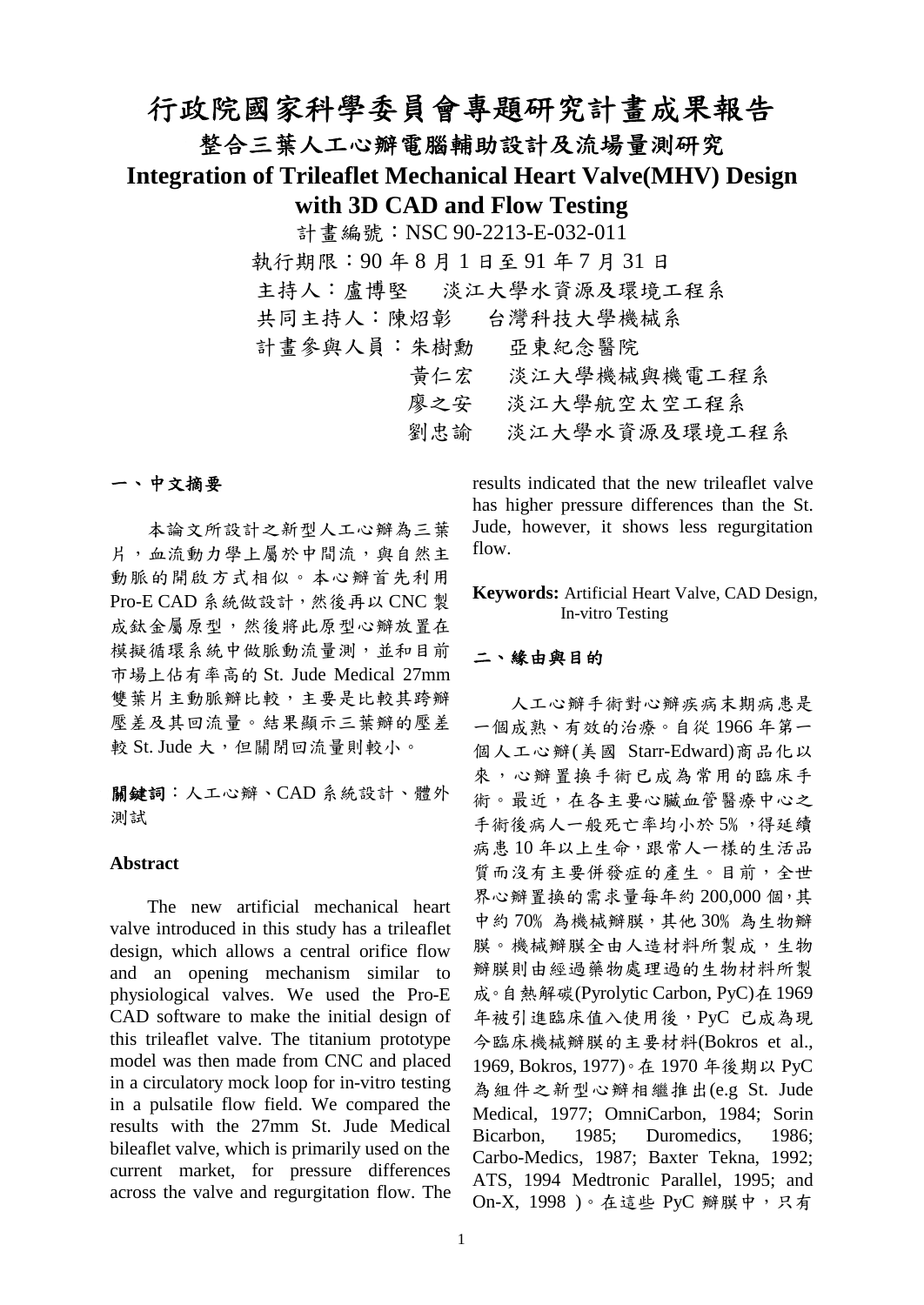OmniCarbon 機械心臟瓣膜是單葉片(或傾 斜圓片)裡,其他都是雙葉片(或雙半圓片) 之設計。根據臨床報告,目前最受歡迎, 佔有 75﹪機械瓣膜世界市場的 St. Jude Medical 機械瓣膜亦不能免除血栓及血栓 栓塞的產生(Fernandez et al., 1994)。機械瓣 膜病患必須終身服用抗凝藥物,是目前臨 床醫療保健最大的困擾課題之一。有關三 葉片人工心瓣的文獻不多,目前亦還沒有 在臨床上使用﹐法國所設計的人工心瓣葉 片為平板邊形狀(Lapeyre and Steinseifer 2002)。每葉片為三等分圓片,心瓣環內伸 出六個支撐桿件來控制心瓣的開閉,心瓣 完全打開時,三葉片側立並伸入心瓣環中 心。流體流經這些支桿及葉片會形成尾 跡。Gourley (1993) 揭示另一種三葉片,葉 片嵌在心瓣圓環的內側,因葉片為平板形 狀,所以葉片全開時,中央為六邊形的開 口,而環邊為三個半月形的開口,並不不 完全屬於中間流。Milo (1996) 的三葉瓣其 葉片為曲面不規則之三葉片,其葉片轉動 軸為附加之突起嵌入於環座內側之凹槽, 此增加製造上的困難度,且血液容淤積造 成血栓。本計畫所研發的心瓣為針對以上 的缺點加以改良後的新型三葉瓣。

#### 三、結果與討論

 本計畫設計的新型機械瓣膜為三 葉片人工心瓣(圖1),血流動力學上屬於中 央開啟的中間流,和原人體主動脈的開啟 方式相似,葉片下游半圓主動脈竇環流所 形成之壓力有助於心瓣之關閉。葉片形狀 為扇形弧面,其曲率在完全開啟時近於 圓,可增加孔口有效面積。葉片突起高度 小,減少開啟時的高度剖面。葉片短,慣 性距離小,可快速開關,因而減少血液回 流量。葉片樞紐為環座內的鞍形平滑凹陷 曲面,配合曲面葉片的靈活轉動設計,葉 片支撐採轉動與滑動的方式,可使葉片快 速關閉。葉片虛懸在樞紐上,此鬆動機構 形成阻力小,容許血液的沖流作用,避免 血栓的形成。

三葉人工心瓣設計的重點在於心瓣葉 片樞紐是以自由曲面(Free Form Surface)所 構成,一般的自由曲面只有運用在工業造 型設計與流體動力學上,而鮮少將自由曲

面應用於樞紐機構的設計上。因此曲面彼 此的配合及間隙公差的分配都是不同於一 般簡單幾何造型所組成的樞紐機構設計, 而本設計採用現今普遍使用的 3D CAD 軟 體 Pro/ENGINEER, 主要利用的功能有自 由曲面造型功能以及幾何實體干涉的檢測 功能,樞紐曲面彼此的間隙距離補償是利 用軟體的點群自動構成曲面功能來設計, 而間隙公差的匹配由 Behavioral Modeling 功能來輔助計算出最佳化的設計。三葉人 工心瓣設計的步驟首先以平滑曲面構成心 瓣葉片,而葉片的形狀依照人工心瓣開啟 與關閉的流體動力學概念來設計,然後以 預期的轉動角度與滑動位置,在空間中界 定出心瓣葉片運動位置的邊界。對此邊界 做不等距離的法線補償點,再將點群鋪成 平滑的自由曲面,如此便完成樞紐曲面的 設計。為了控制心瓣葉片開啟的極限位 置,避免葉片開啟超過預期的角度而不利 於進行關閉的動作,所以必須在環座與樞 紐曲面間增加一塊心瓣葉片開啟最大角度 的停靠面。最後樞紐曲面、葉片開啟停靠 面與心瓣環座,三塊獨立曲面間再以平滑 的曲面連接而成一整體平滑曲面的三葉人 工心瓣設計。

設計完成的模型先由放大比例塑膠原 型製作樣品,確定動作合乎要求後,再送 往具有現代電腦輔助設計及製造的機械工 廠製成鈦金屬原型,然後進行初步脈動流 的體外測試。脈動流的測試其模擬循環系 統的裝置需符合幾何相似及動力相似原理 (圖 3)。在幾何相似中,主動脈根包含脈竇 (aortic root with sinus)和可被壓縮的心室囊 (ventricle sac), 是由透明矽橡膠(silicone rubber)所製成。在動力相似中,模擬血液 的黏性度將使用 36﹪的甘油與水的混合來 模擬,此混合液黏性度μ=3.6cP,密度為  $\rho = 1.06$ g/cm<sup>3</sup>。至於血液輸出量、心跳、壓 力波形是經由電腦的輸入波形傳到線性馬 達所驅動的活塞來壓縮心室囊以模擬心臟 左心室的收縮與舒張。並由主動脈後的負 載單元組成的流體阻抗器(resistance)和順 容器(compliance)來調節,藉此可以得到模 擬人體主動脈壓波和血流量波的脈動流 場。依 FDA 所定在在心跳在 45 次/分至 120 次/分,心輸出量由 2 升/分至 7 升/分之下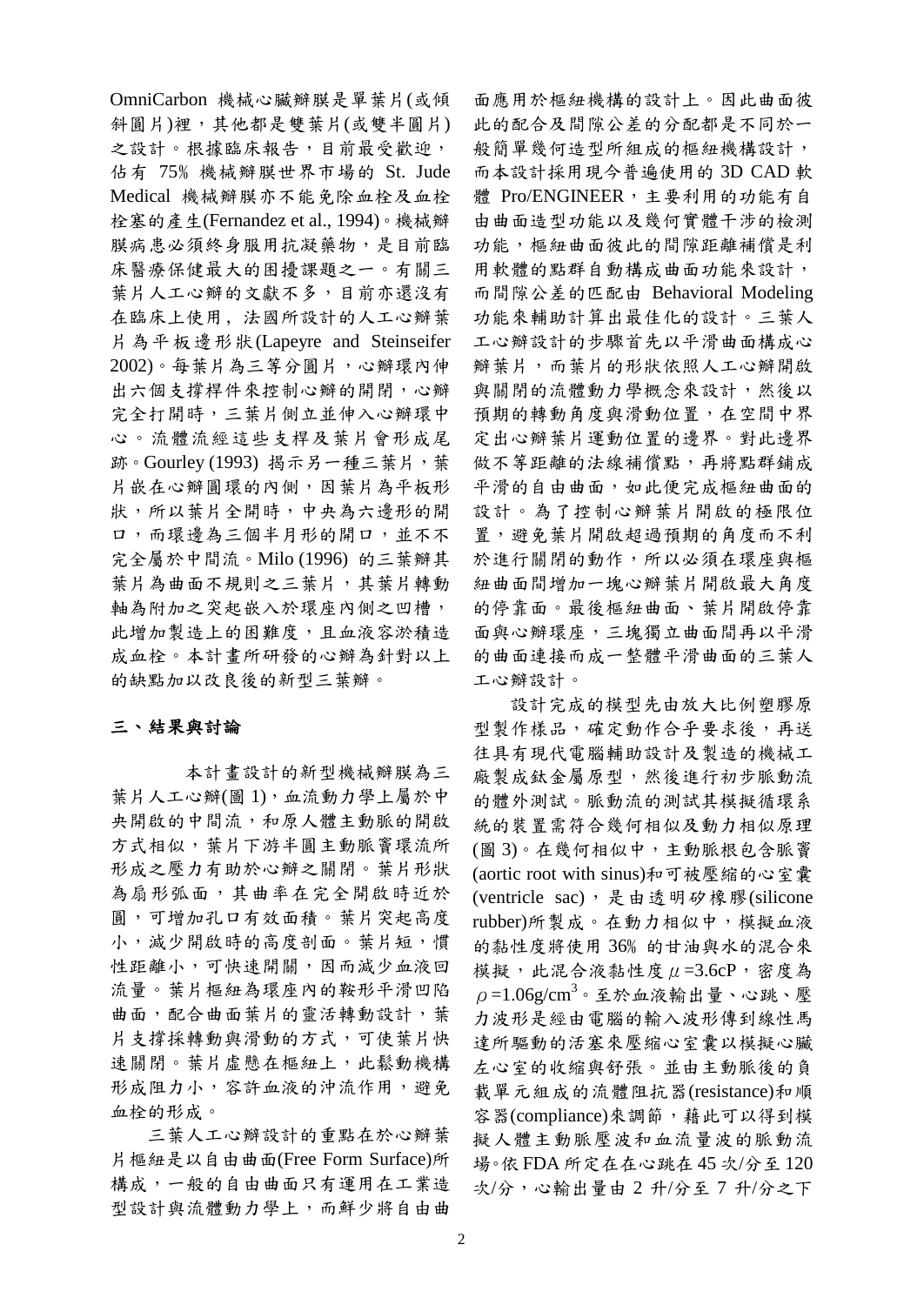(FDA, 1994),選擇 3 種心跳及 3 種輸血量, 量測心縮時主動脈心瓣的平均壓降與瓣膜 關閉時的回流量及關閉後的滲漏量,並與 同樣大小之 St. Jude Medical 27mm 主動脈 瓣比較(圖 2)。

圖4顯示出模型心瓣與St. Jude心瓣主 動脈壓(AOP)、左心室壓(LVP)及輸血量 (CO)之代表波型。以上波型經由數位類比 取樣,取樣頻率為 1000Hz。取 30 個心跳 數計算其平均壓差、關閉回流量及滲漏 量。圖 5 為三葉片模型與 St. Jude 之跨瓣壓 差,結果顯示跨瓣壓差隨著心跳數及輸血 量增加而增加,St. Jude 的跨瓣壓差較小。 圖 6 顯示關閉回流量及滲漏量隨心跳數的 增加而增加,但隨著輸血量增加而減少。 三葉瓣有較小的關閉回流量。

此新型三葉瓣雖跨瓣壓差大於 St. Jude 27mm 主動脈瓣,但其關閉回流量小 於 St. Jude,可確定是三葉瓣是以後新心瓣 能夠達成完美設計的一個方向。

### 四、計畫成果與自評

 已完成專利申請書的撰寫,並已向校 方提出國內及美國專利之申請。

### 五、參考文獻

- [1] Borkros JC, Gott VL, LaGrange LD, Schoen FJ. Correlation between blood compatibility and heparin adsorptivity for an impermeable isotropic pyrolitic carbon, J. Biomed Mat Res 3:497-528, 1969.
- [2] Bokros JC. Carbon biomedical devices, Carbon 5:355-371, 1977.
- [3] Fernandez et al., Early and late phase events after valve replacement with St. Jude Medical Prosthesis in 1200 patients, J. Thorac Cardiovasc Surg 107:394-407, 1994.
- [4] Gourley MR. Tri-leaflet all carbon heart valve, US Patent No. 5207709, May 4, 1993.
- [5] Lapeyre D and Steinseifer U. Mechanical heart valve US Patent No. 6395024 B1, May 28, 2002.
- [6] Milo S. Heart valve prostheses, US Patent NO. 5522886, June 4, 1996.
- [7] U.S. Food and Drug Administration, Replacement Heart Valve Guidance, October 14, 1994.



圖 1、三葉片機械心瓣設計原型



圖 2 、St. Jude Medical 雙葉心瓣



圖 3、模擬循環系統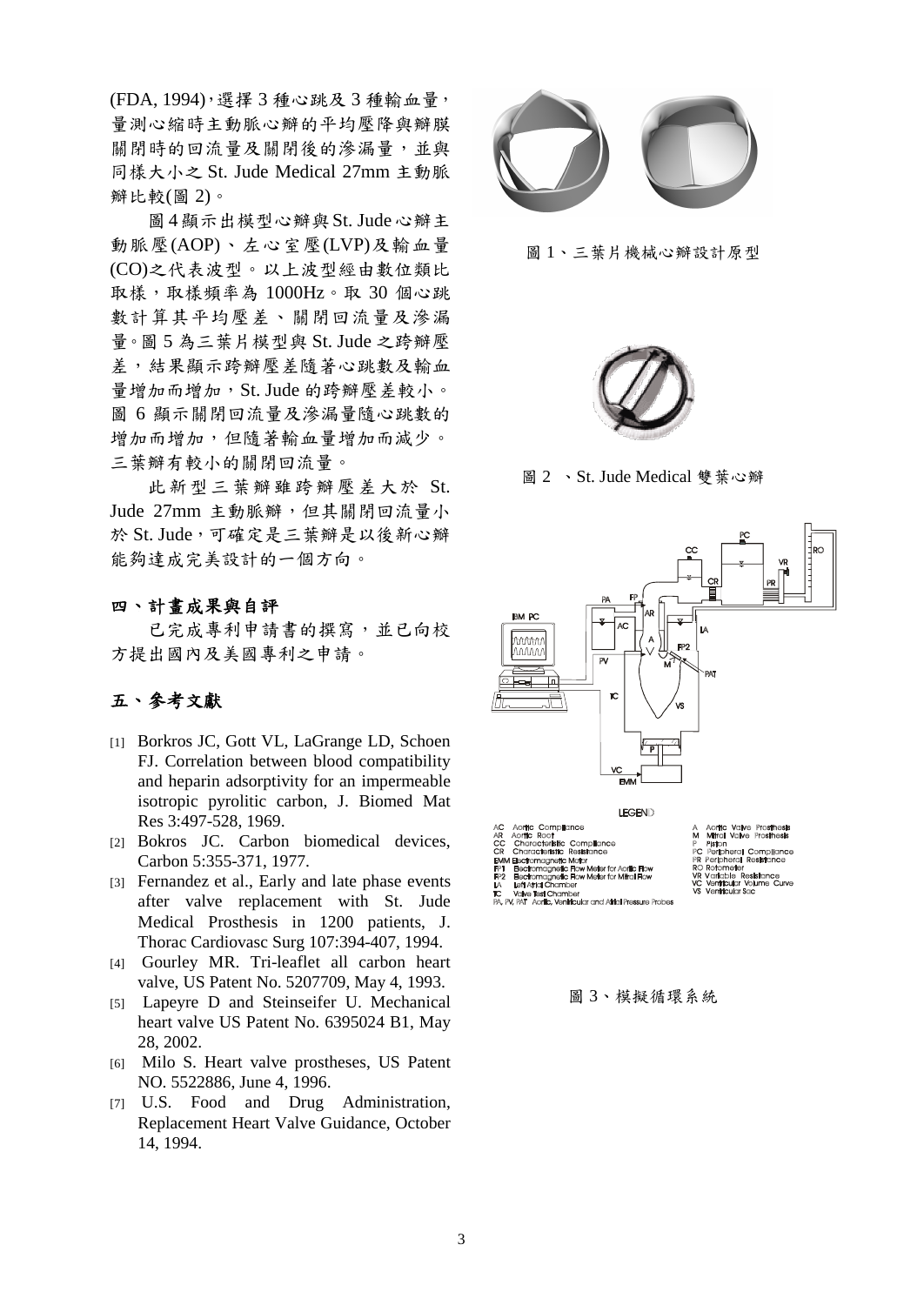

圖 4 、輸血量 5L*/*min,心跳 70、90、120 次/ 分之生理波型(a)三葉瓣(b) St. Jude Medical



圖 5、脈動平均跨瓣壓差



圖 6、脈動關閉回流量及滲漏量 (a)三葉片 (b)St. Jude Medical